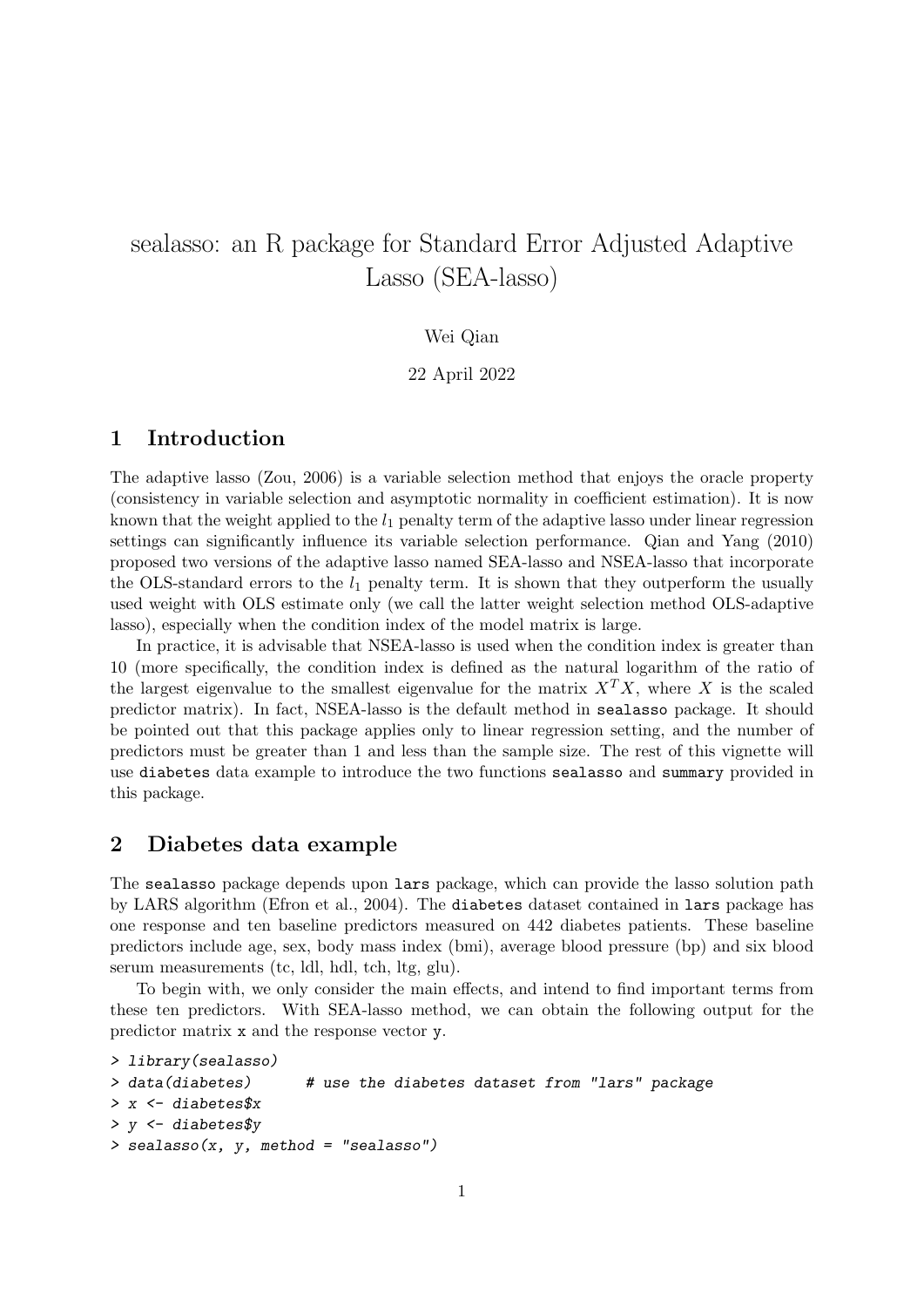\$call  $sealasso(x = x, y = y, method = "sealasso")$ 

\$method [1] "SEA-lasso"

\$weight

[1] 5.9607284 0.2549898 0.1278404 0.2014430 0.5253846 0.7103195 2.1009190 [8] 0.9109049 0.2285473 0.9746014

\$condition.index [1] 6.2

#### \$path

|    | BIC         |
|----|-------------|
| 3  | 1 8.355525  |
| 9  | 2 8.236005  |
| 4  | 3 8.083208  |
| 2  | 4 8.083045  |
| 5  | 5 8.072306  |
| 8  | 6 8.057883  |
| 10 | 7 8.063302  |
| 6  | 8 8.069325  |
| 7  | 9 8.082954  |
|    | 10 8.096281 |
|    | Path Df     |

\$beta

| age       | sex     | bmi | map                                  | tc                                                                                                        | ldl                                                                                                      | hdl                                                                                                                    | tch                                                                          |
|-----------|---------|-----|--------------------------------------|-----------------------------------------------------------------------------------------------------------|----------------------------------------------------------------------------------------------------------|------------------------------------------------------------------------------------------------------------------------|------------------------------------------------------------------------------|
| 0.00000   |         |     | 0.00000                              | 0.00000                                                                                                   | 0.0000                                                                                                   | 0.00000                                                                                                                | 0.0000                                                                       |
| 0.00000   |         |     | 0.00000                              | 0.00000                                                                                                   | 0.0000                                                                                                   | 0.00000                                                                                                                | 0.0000                                                                       |
| 0.00000   |         |     |                                      | 0.00000                                                                                                   | 0.0000                                                                                                   | 0.00000                                                                                                                | 0.0000                                                                       |
|           |         |     |                                      | 0.00000                                                                                                   | 0.0000                                                                                                   | 0.00000                                                                                                                | 0.0000                                                                       |
|           |         |     |                                      | $-56.45724$                                                                                               | 0.0000                                                                                                   | 0.00000                                                                                                                | 0.0000                                                                       |
|           |         |     |                                      |                                                                                                           | 0.0000                                                                                                   |                                                                                                                        | 0.00000 136.6062                                                             |
|           |         |     |                                      |                                                                                                           | 0.0000                                                                                                   |                                                                                                                        | 0.00000 200.0832                                                             |
|           |         |     |                                      |                                                                                                           |                                                                                                          |                                                                                                                        | 0.00000 121.0733                                                             |
|           |         |     |                                      |                                                                                                           |                                                                                                          | 31.79894 127.2319                                                                                                      |                                                                              |
|           |         |     |                                      |                                                                                                           |                                                                                                          |                                                                                                                        |                                                                              |
| ltg       | glu     |     |                                      |                                                                                                           |                                                                                                          |                                                                                                                        |                                                                              |
| 0.00000   | 0.00000 |     |                                      |                                                                                                           |                                                                                                          |                                                                                                                        |                                                                              |
| 44.06475  | 0.00000 |     |                                      |                                                                                                           |                                                                                                          |                                                                                                                        |                                                                              |
| 107.65071 | 0.00000 |     |                                      |                                                                                                           |                                                                                                          |                                                                                                                        |                                                                              |
| 115.63090 | 0.00000 |     |                                      |                                                                                                           |                                                                                                          |                                                                                                                        |                                                                              |
| 133.32481 | 0.00000 |     |                                      |                                                                                                           |                                                                                                          |                                                                                                                        |                                                                              |
| 130.32976 | 0.00000 |     |                                      |                                                                                                           |                                                                                                          |                                                                                                                        |                                                                              |
|           |         |     | 0.00000 74.44217<br>0.00000 78.16029 | 0.00000 77.31784 41.86987<br>$0.00000 - 14.5977976.9689049.04815$<br>$0.00000 - 26.1127576.8779055.19241$ | $0.00000 - 42.89987 73.25861 61.73496 - 112.61844$<br>$0.00000 - 51.96574 70.72512 63.55161 - 141.83001$ | $0.00000 - 61.12065 66.59269 64.69064 -314.72129 235.9168$<br>$0.00000 - 61.1646366.5732764.72640 - 330.02183251.2537$ | -59.67999 -61.15142 66.45651 65.34618 -416.20137 338.6419 212.28646 161.2886 |

7 127.06532 37.31186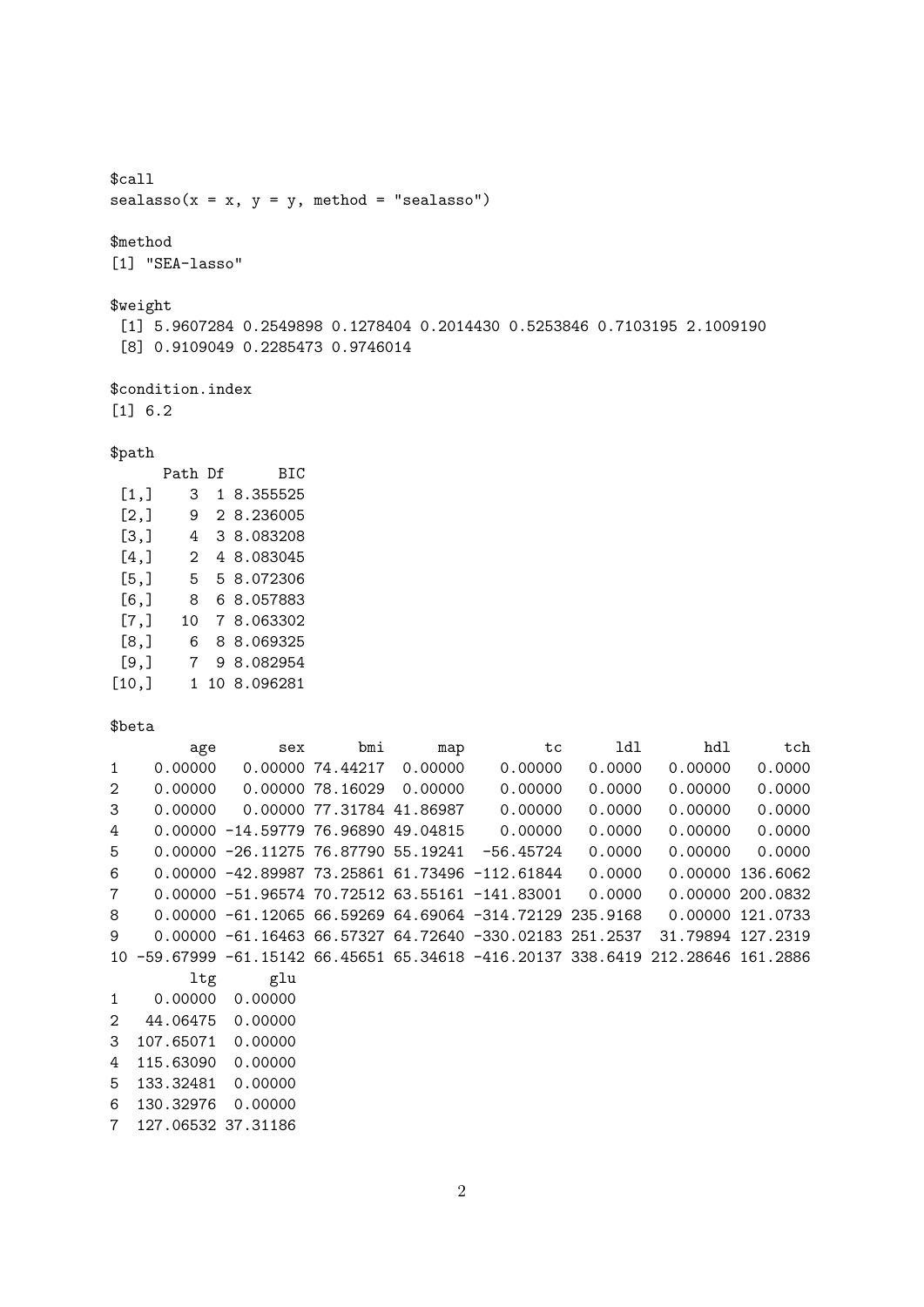```
8 156.22248 63.70201
9 158.51067 63.82147
10 171.70290 65.90780
$optim.beta
 age sex bmi map tc ldl hdl tch ltg glu
6 0 -42.89987 73.25861 61.73496 -112.6184 0 0 136.6062 130.3298 0
attr(,"class")
[1] "sealasso"
```
From the output above, we can find the weight selection method used, weight vector for the  $l_1$ penalty term, the condition index, the solution path (with estimated degree of freedom and BIC values at the transition points), estimated coefficients at the transition points, and the optimal model selected by BIC. If we want to change the method to be NSEA-lasso, OLS-adaptive lasso or the lasso, simply replace "sealasso" with "nsealasso", "olsalasso", and "lasso", respectively. Also note that the leading number under the name optim.beta is the step number of the optimal model in the solution path.

A summary function is available to print out a more succinct output, which includes only the weight selection method used, the condition index and the optimal model. Again, we use the diabetes dataset as an example. Besides the main effect predictors, we can also include the quadratic terms and interaction terms to generate an expanded predictor matrix x2. This expanded predictor matrix contains 64 predictors, including 10 baseline predictors, 45 interactions and 9 squares. The square term of sex is not included because it is a dichotomous variable. The summary output for the default NSEA-lasso method and the expanded matrix x2 is shown as follows.

```
> # with quadratic terms
> x2 <- cbind(diabetes$x1,diabetes$x2)
> object <- sealasso(x2, y)> summary(object)
$method
[1] "NSEA-lasso"
$condition.index
[1] 17.2
$optim.beta
 age sex bmi map tc 1d1 hdl tch 1tg glu age<sup>2</sup> bmi<sup>2</sup>
8 0 -58.85721 80.74083 64.98872 0 0 -15.40572 0 17.95601 0 0 0
 map<sup>2</sup> tc<sup>2</sup> ldl<sup>2</sup> hdl<sup>2</sup> tch<sup>2</sup> ltg<sup>2</sup> glu<sup>2</sup> age:sex age:bmi age:map age:tc
8 0 0 0 0 0 0 52.22663 74.84565 0 0 0
 age:ldl age:hdl age:tch age:ltg age:glu sex:bmi sex:map sex:tc sex:ldl
8 0 0 0 0 0 0 0 0 0
 sex:hdl sex:tch sex:ltg sex:glu bmi:map bmi:tc bmi:ldl bmi:hdl bmi:tch
8 0 0 0 0 59.16698 0 0 0 0
 bmi:ltg bmi:glu map:tc map:ldl map:hdl map:tch map:ltg map:glu tc:ldl tc:hdl
```